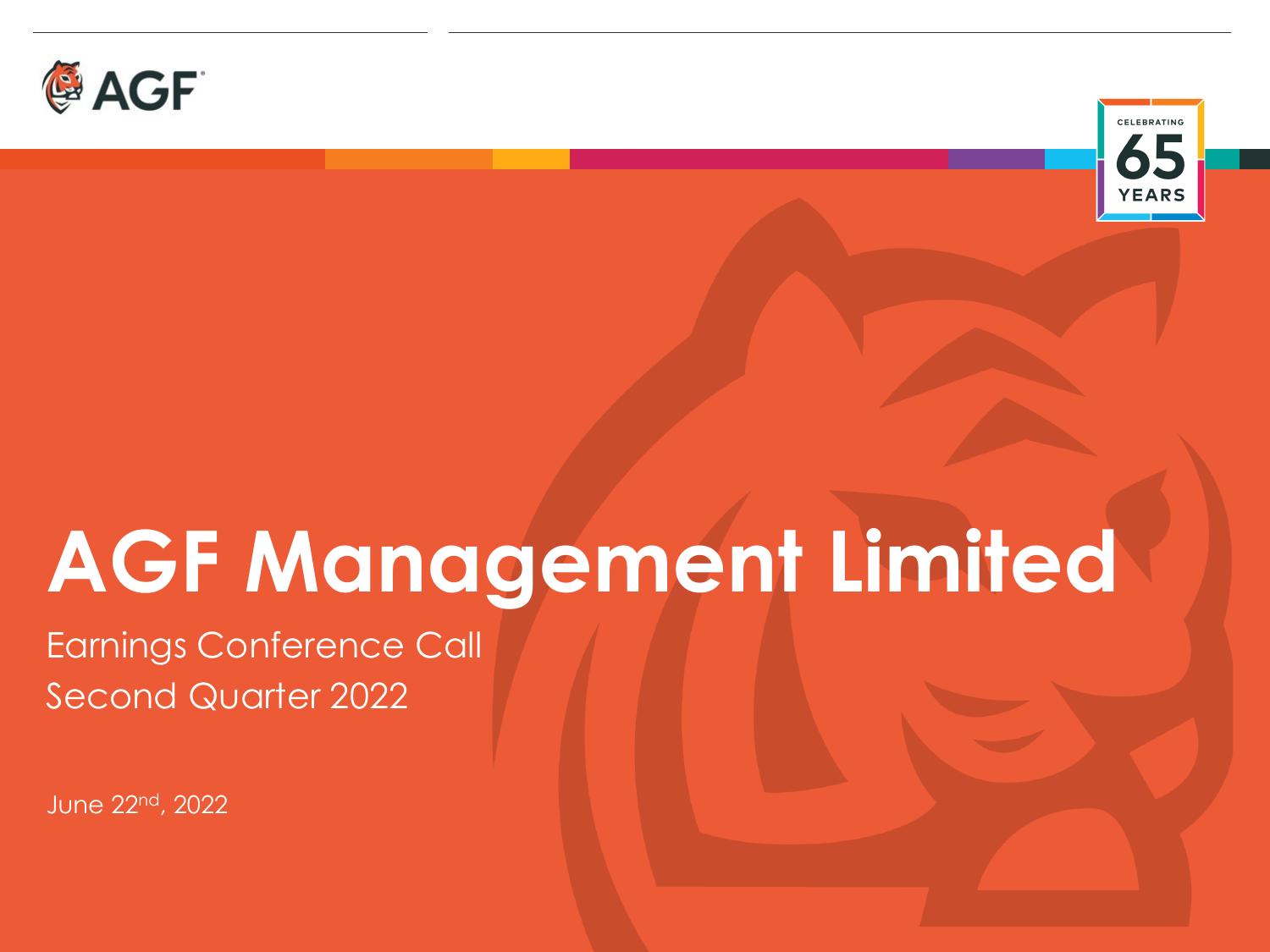# **Caution Regarding Forward-Looking Statements**

The forward looking information is provided as of June 22, 2022. Certain information presented in these remarks and in this presentation that is not historical factual information may constitute forward-looking information within the meaning of securities laws. Actual results could differ materially from a conclusion, forecast or projection contained in such forward-looking information. Forward-looking information may relate to our future outlook and anticipated events or results and may include statements about AGF Management Limited ("AGF") or the investment funds it manages (the "Funds"), including business operations, strategy and expected financial performance and condition. Forward-looking statements include statements that are predictive in nature, depend upon or refer to future events or conditions, or include words such as 'expects,' 'estimates,' 'anticipates,' 'intends,' 'plans,' 'believes' or negative versions thereof and similar expressions, or future or conditional verbs such as 'may,' 'will,' 'should,' 'would' and 'could.' In addition, any statement that may be made concerning future financial performance (including income, revenues, earnings or growth rates), ongoing business strategies or prospects, fund performance, and possible future action on our part, is also a forward-looking statement.

Forward-looking statements are based on certain factors and assumptions, including expected growth, results of operations, business prospects, business performance and opportunities. While we consider these factors and assumptions to be reasonable based on information currently available, they may prove to be incorrect. Forward-looking statements are based on current expectations and projections about future events and are inherently subject to, among other things, risks, uncertainties and assumptions about our operations, economic factors and the financial services industry generally. They are not guarantees of future performance, and actual events and results could differ materially from those expressed or implied by forward-looking statements made by us due to, but not limited to, important risk factors such as level of assets under our management, volume of sales and redemptions of our investment products, performance of our investment funds and of our investment managers and advisors, client-driven asset allocation decisions, pipeline, competitive fee levels for investment management products and administration, and competitive dealer compensation levels and cost efficiency in our investment management operations, as well as general economic, political and market factors in North America and internationally, interest and foreign exchange rates, global equity and capital markets, business competition, taxation, changes in government regulations, unexpected judicial or regulatory proceedings, technological changes, cybersecurity, the possible effects of war or terrorist activities, outbreaks of disease or illness that affect local, national or international economies (such as COVID-19), natural disasters and disruptions to public infrastructure, such as transportation, communications, power or water supply or other catastrophic events, and our ability to complete strategic transactions and integrate acquisitions, and attract and retain key personnel. We caution that the foregoing list is not exhaustive. The reader is cautioned to consider these and other factors carefully and not place undue reliance on forward-looking statements. Other than specifically required by applicable laws, we are under no obligation (and expressly disclaim any such obligation) to update or alter the forward-looking statements, whether as a result of new information, future events or otherwise. For a more complete discussion of the risk factors that may impact actual results, please refer to AGF's most recent financial statements and MD&A and, for the Funds, to each Fund's most recent prospectus and MRFP, as applicable, all available on www.sedar.com.

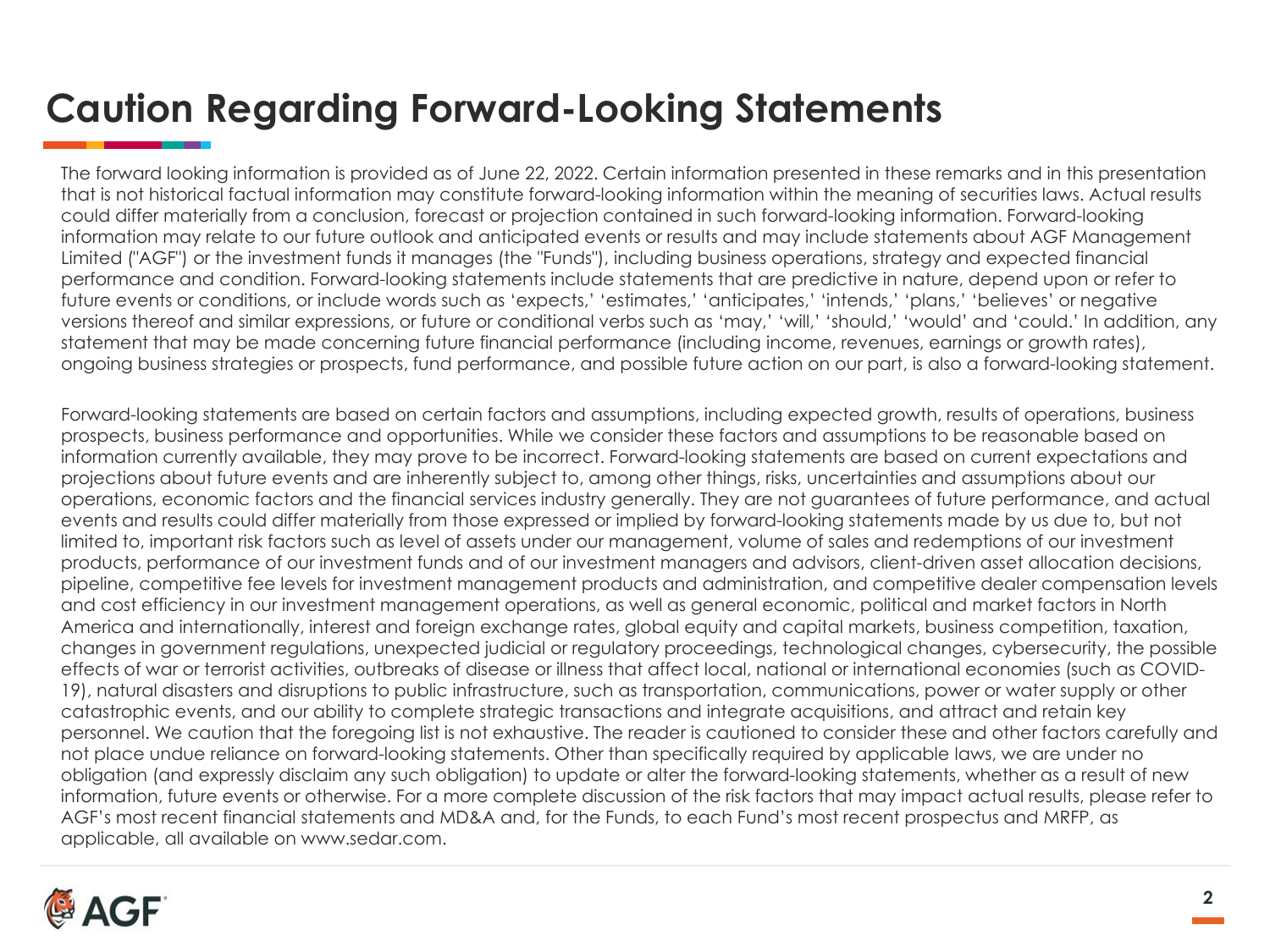# **Conference Call Participants**

#### **Presenting**

**Kevin McCreadie, CFA, MBA** Chief Executive Officer & Chief Investment **Officer** 

### **Adrian Basaraba, CPA, CA, CFA**

Senior Vice-President & Chief Financial **Officer** 

#### **Available for questions**

**Judy G. Goldring, LL.B, LL.D, ICD.D** President & Head of Global Distribution



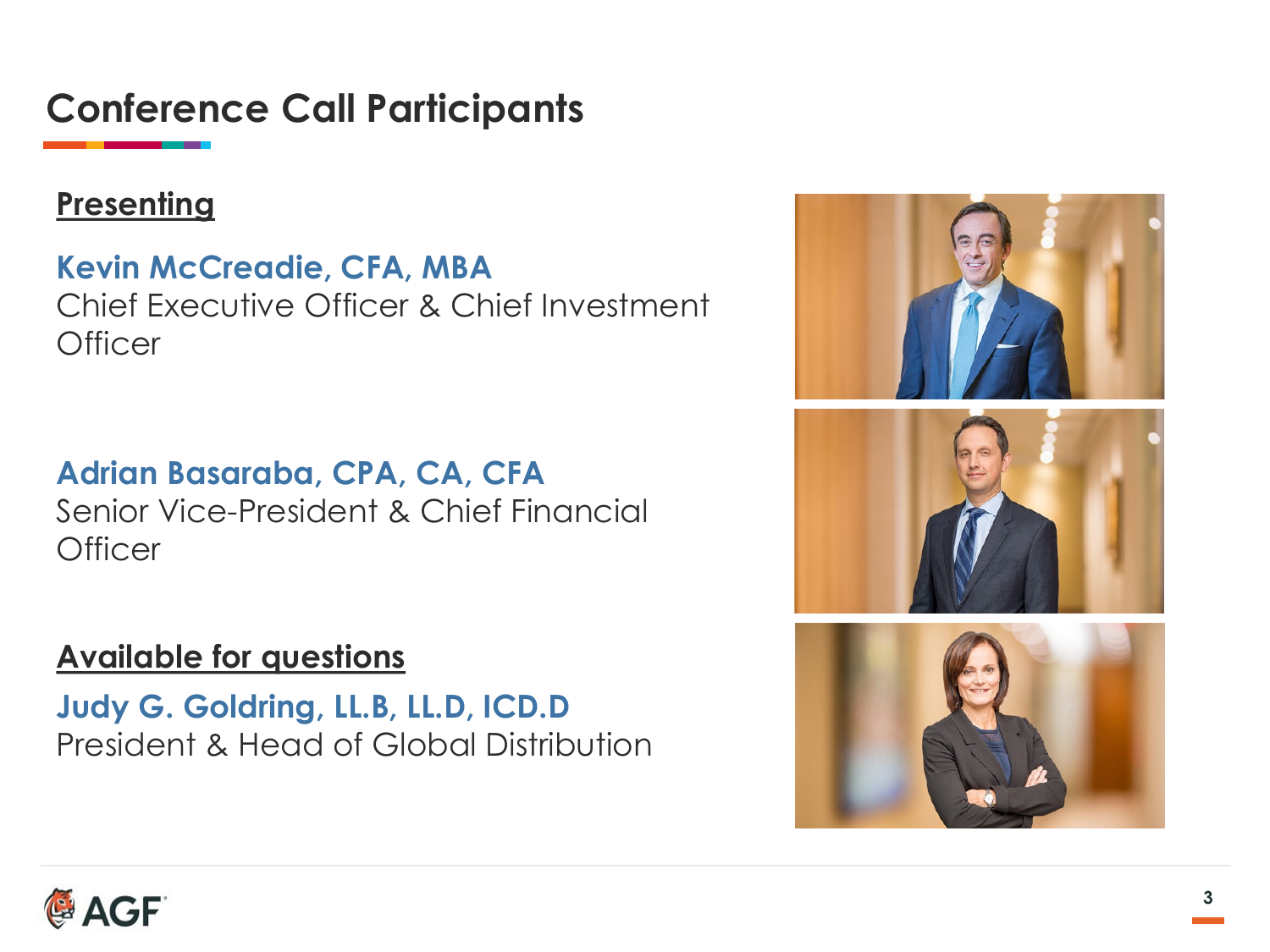# **Today's Discussion**

- Highlights of the 2<sup>nd</sup> Quarter of Fiscal 2022
- Business Updates
- Financial Results
- Capital & Liquidity
- Focus & Priorities

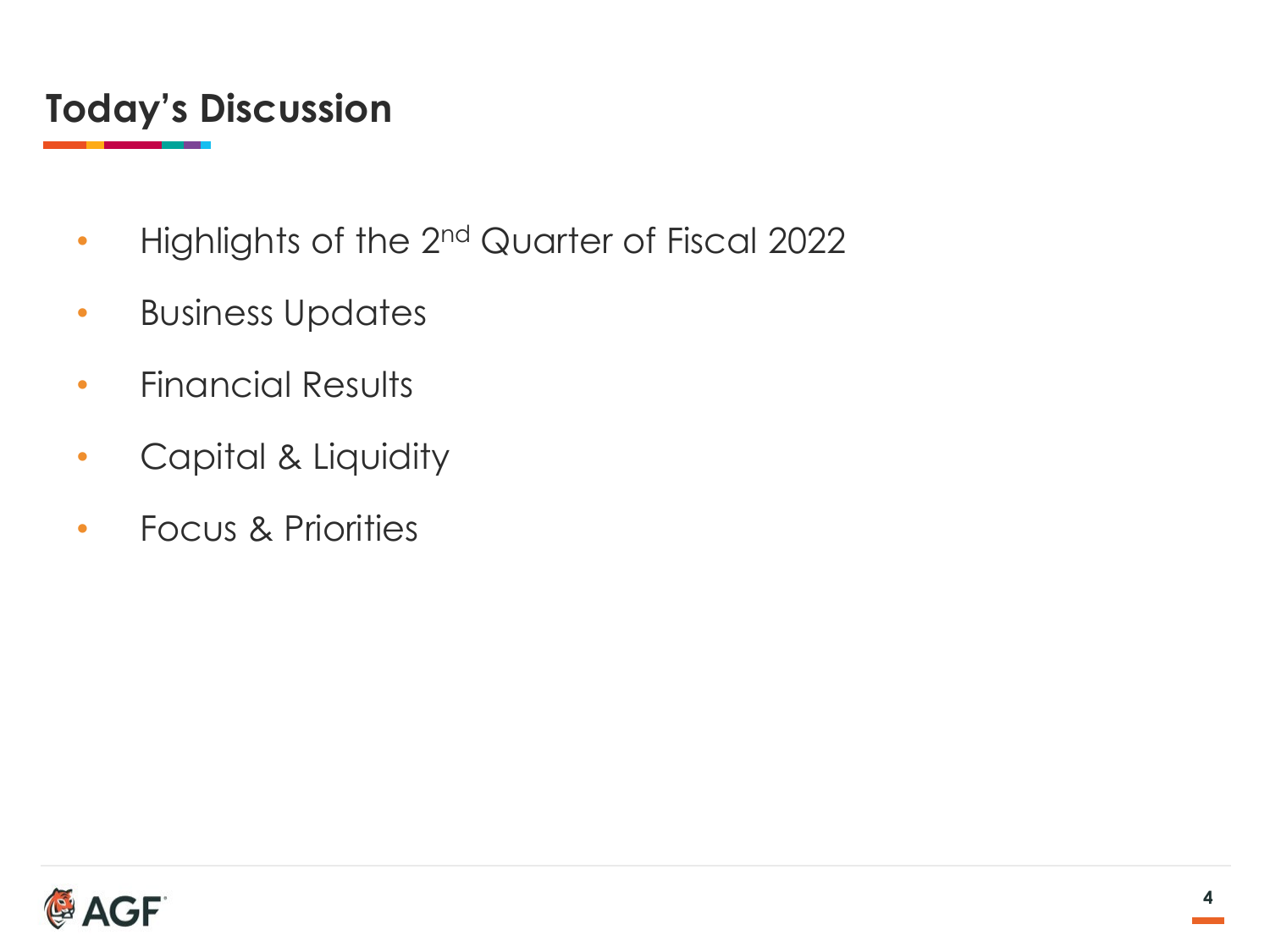## **Q2 2022 Highlights**

# Assets<sup>1</sup> of

**\$40.3 billion \$132 million** of mutual fund net sales Investment Performance **outperformed** target

#### Strong **Capital Position**

**Diluted EPS of \$0.14**  100% higher than prior year

### **Celebrated 65th Anniversary**

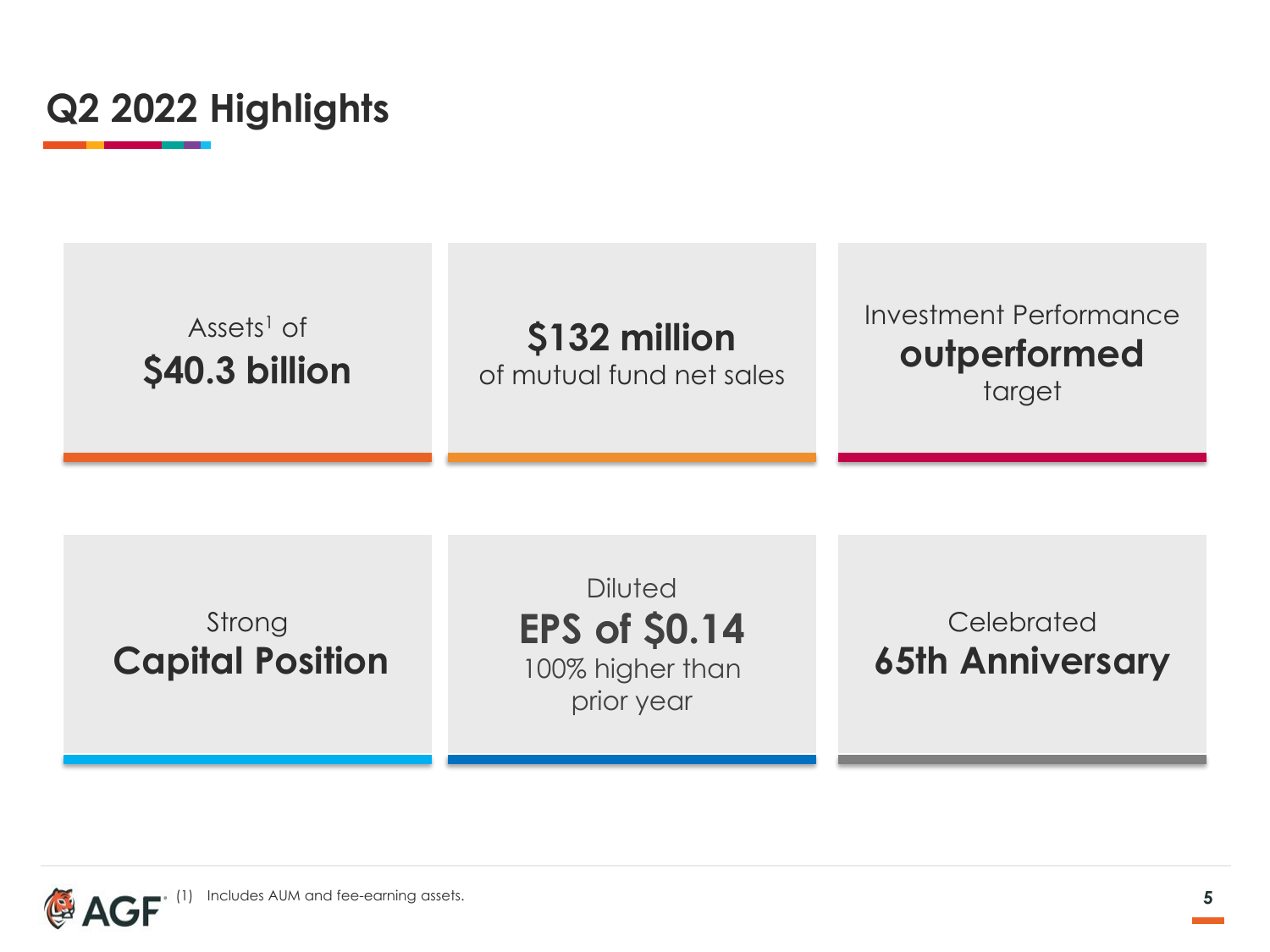# **Assets Under Management and Fee-earning Assets1**

| (\$ billions)                           | Q2 2022 | Q2 2021 | <b>Change</b> |
|-----------------------------------------|---------|---------|---------------|
| Mutual funds                            | 22.8    | 22.3    | 3%            |
| Institutional, Sub-advisory & ETF       | 8.4     | 9.7     | $(14\%)$      |
| <b>Private Client</b>                   | 6.9     | 6.7     | $4\%$         |
| Private Alternatives <sup>2</sup>       | 2.1     | 2.1     | 0%            |
| <b>Total AUM and fee-earning assets</b> | 40.3    | 40.8    | $1\%)$        |



(1) Fee-earning assets represents assets in which AGF has carried interest ownership and earns recurring fees but does not have ownership interest in the managers.

(2) Private Alternatives includes AUM and fee-earning assets.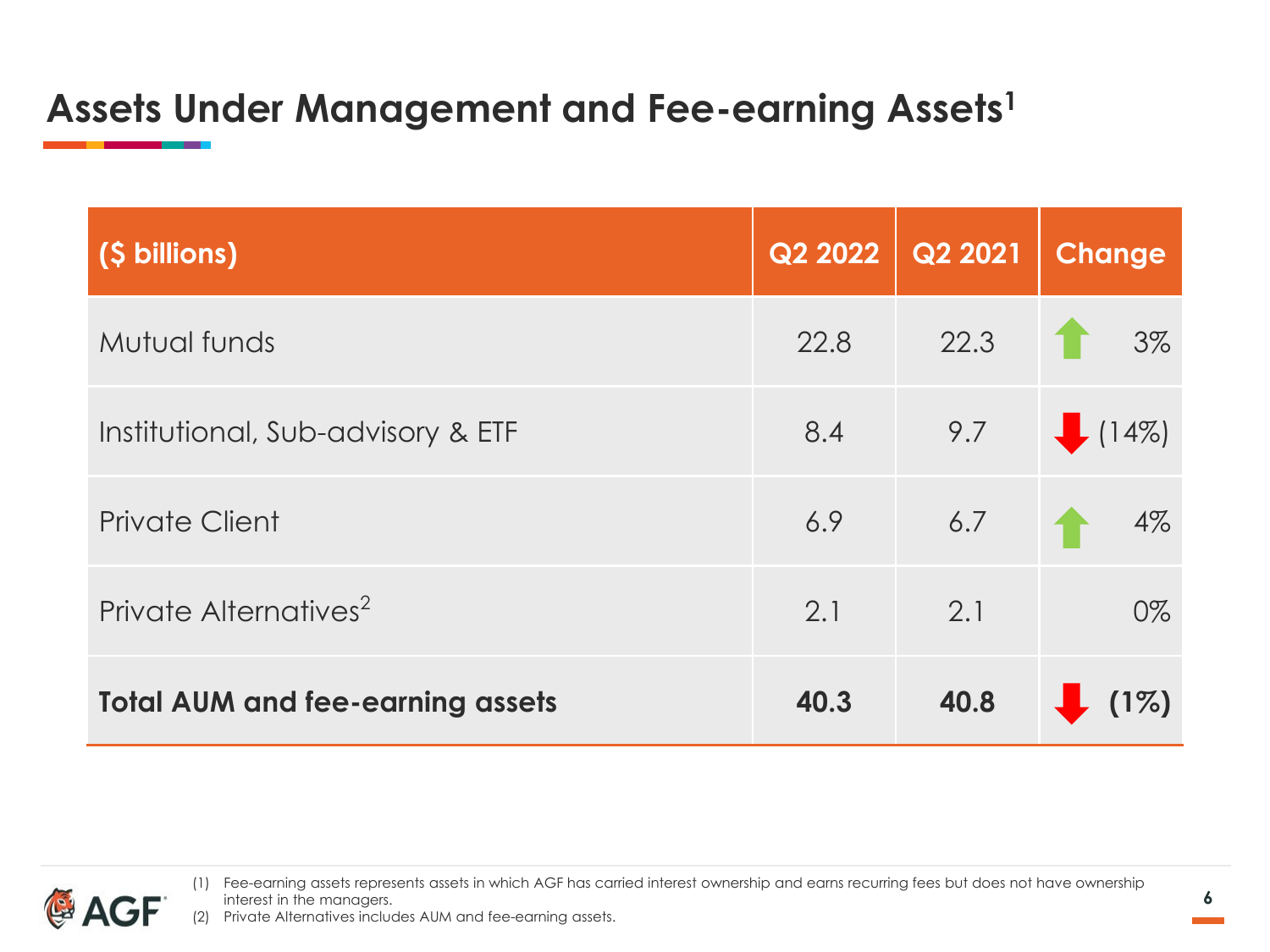# **Mutual Fund Business Review**







(1) Industry long-term funds gross and net sales per Investor Economics and IFIC.

(2) Retail mutual fund net sales calculated as reported mutual fund net sales less non-recurring institutional net sales in excess of \$5 million invested in our mutual funds.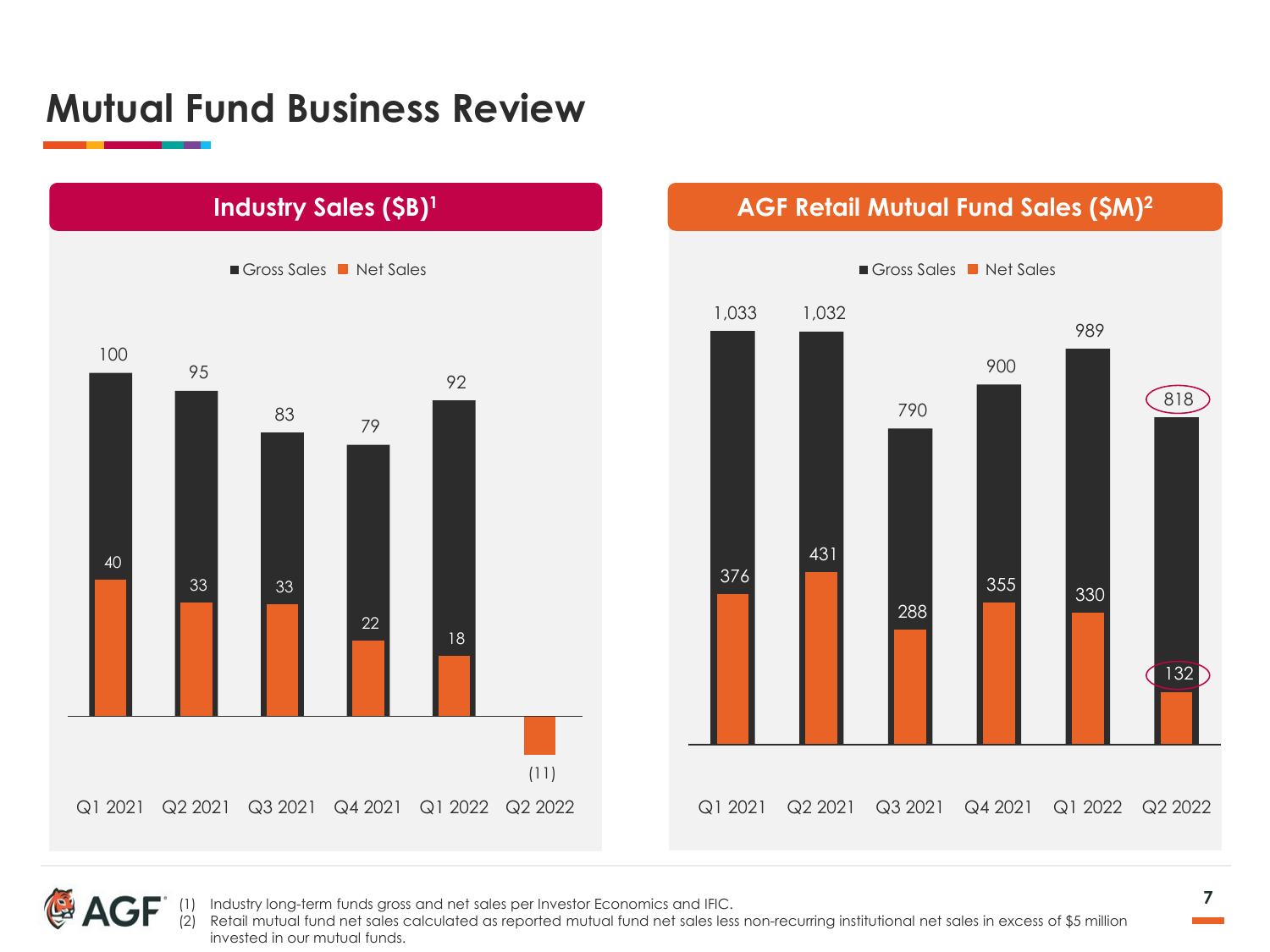# **Financial Results1**

|                                               | <b>Sequential Quarter</b> |           |                 | <b>Year Over Year</b> |           |                 |
|-----------------------------------------------|---------------------------|-----------|-----------------|-----------------------|-----------|-----------------|
| (\$ millions, except per share amounts)       | $Q2 - 22$                 | $Q1 - 22$ | <b>Variance</b> | $Q2 - 22$             | $Q2 - 21$ | <b>Variance</b> |
| Revenue                                       | 117.5                     | 124.9     | $(5.9\%)$       | 117.5                 | 109.5     | 7.3%            |
| SG&A                                          | 47.3                      | 49.3      | 4.1%            | 47.3                  | 47.1      | $(0.4\%)$       |
| <b>Trailers and Subadvisory</b>               | 34.8                      | 35.6      | $2.2\%$         | 34.8                  | 34.2      | $(1.8\%)$       |
| <b>EBITDA before Commissions</b>              | 35.4                      | 40.0      | $(11.5\%)$      | 35.4                  | 28.2      | 25.5%           |
| <b>EBITDA before Commissions Margin</b>       | 30.1%                     | 32.0%     | $(5.9\%)$       | 30.1%                 | 25.8%     | 16.7%           |
| Net Income                                    | 10.1                      | 12.9      | $(21.7\%)$      | 10.1                  | 5.0       | 102.0%          |
| <b>Diluted EPS</b>                            | 0.14                      | 0.18      | $(22.2\%)$      | 0.14                  | 0.07      | 100.0%          |
| <b>Free Cash Flow</b>                         | 12.3                      | 13.3      | $(7.5\%)$       | 12.3                  | 10.4      | 18.3%           |
| <b>Results excluding Private Alternatives</b> |                           |           |                 |                       |           |                 |
| <b>EBITDA before Commissions</b>              | 30.1                      | 32.4      | $(7.1\%)$       | 30.1                  | 28.2      | 6.7%            |
| <b>EBITDA before Commissions Margin</b>       | 26.8%                     | 27.6%     | $(2.9\%)$       | 26.8%                 | 25.8%     | 3.9%            |

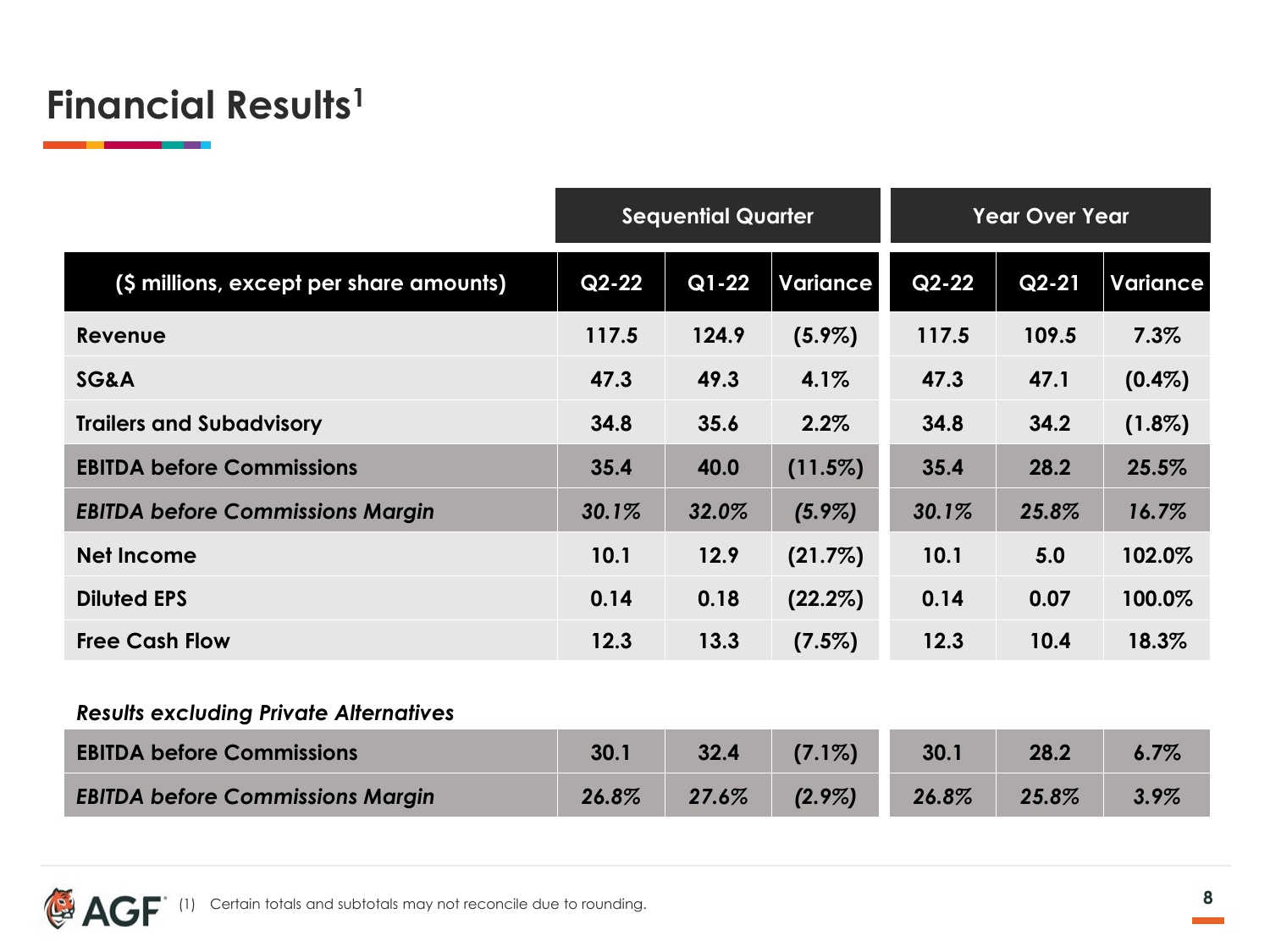# **Financial Results – BPS Detail1**

| (bps of average AUM)                                                 | $Q2 - 22$ | <b>TTM</b> |
|----------------------------------------------------------------------|-----------|------------|
| Average AUM excl. Private Alternatives $(SB)^2$                      | 39.0      | 39.9       |
| Average Mutual Fund                                                  | 23.2      | 23.6       |
| Average Institutional, Sub-Advisory, ETFs &<br><b>Private Client</b> | 15.8      | 16.3       |
|                                                                      |           |            |
| Revenue $(bps)^3$                                                    | 115       | 114        |
| Less:                                                                |           |            |
| Trailer Fees (bps)                                                   | 35        | 36         |
| SG8A (bps) <sup>4</sup>                                              | 48        | 49         |
| <b>EBITDA before commissions (bps)</b>                               | 32        | 29         |



- (1) Certain totals and subtotals may not reconcile due to rounding.
- (2) Total Average AUM excluding Private Alternatives calculated using average daily AUM for mutual fund and average monthly AUM for Institutional, sub-advisory and ETF accounts and Private Client.
- (3) Represents management, advisory and administration fees and deferred sales charges.

(4) Includes investment advisory fees.

**9**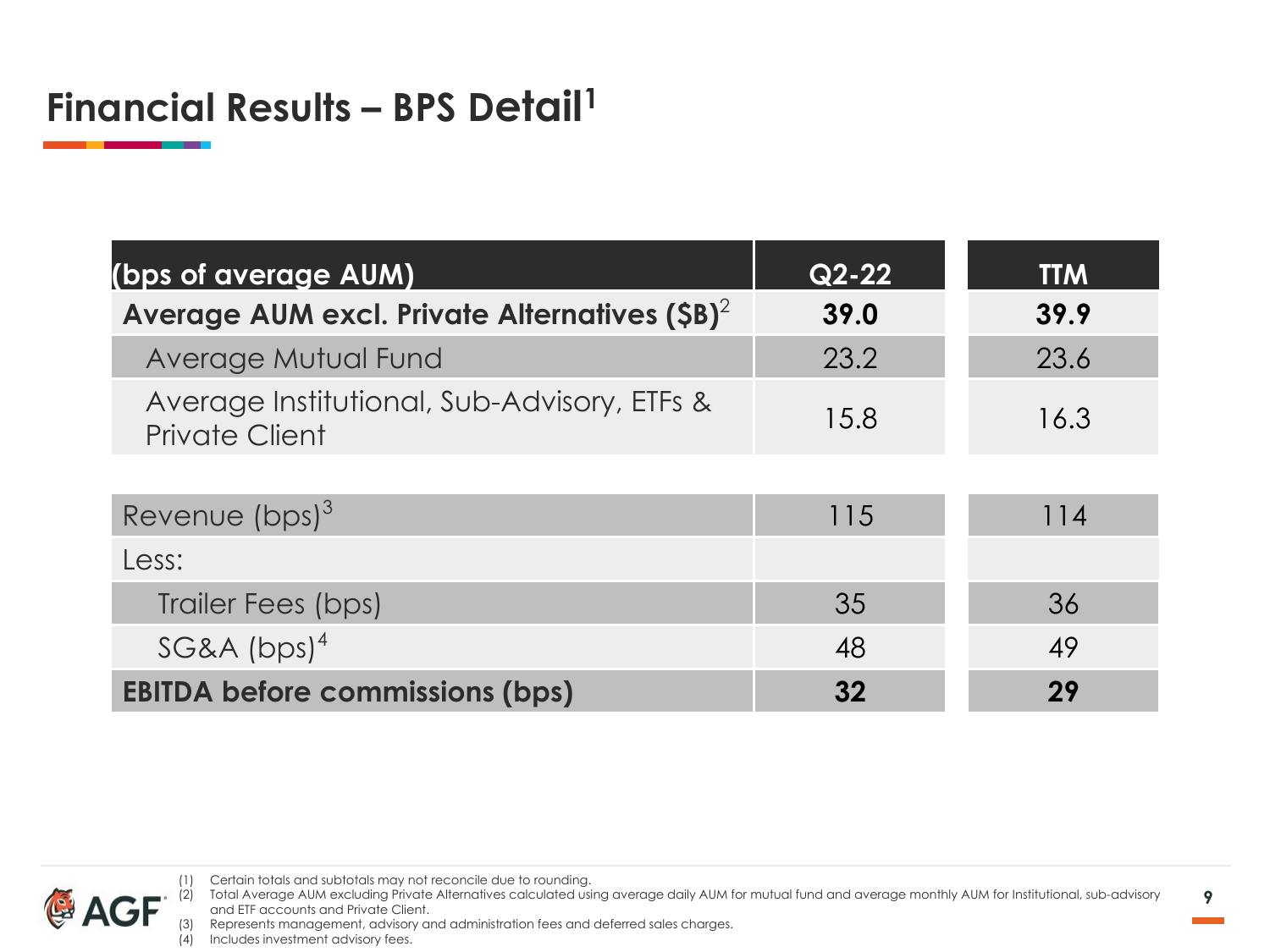# **Capital & Liquidity1**





(1) Free cash flow represents cash available for distribution to our shareholders, share buybacks, investment in our alternative asset management business and general corporate purposes. We define free cash flow as cash flow from operations before net changes in noncash balances related to operations less interest paid and adjusted for certain tax items as outlined in the free cash flow section of the MD&A. Free cash flow does not include one-time items as noted on the MD&A.

**10**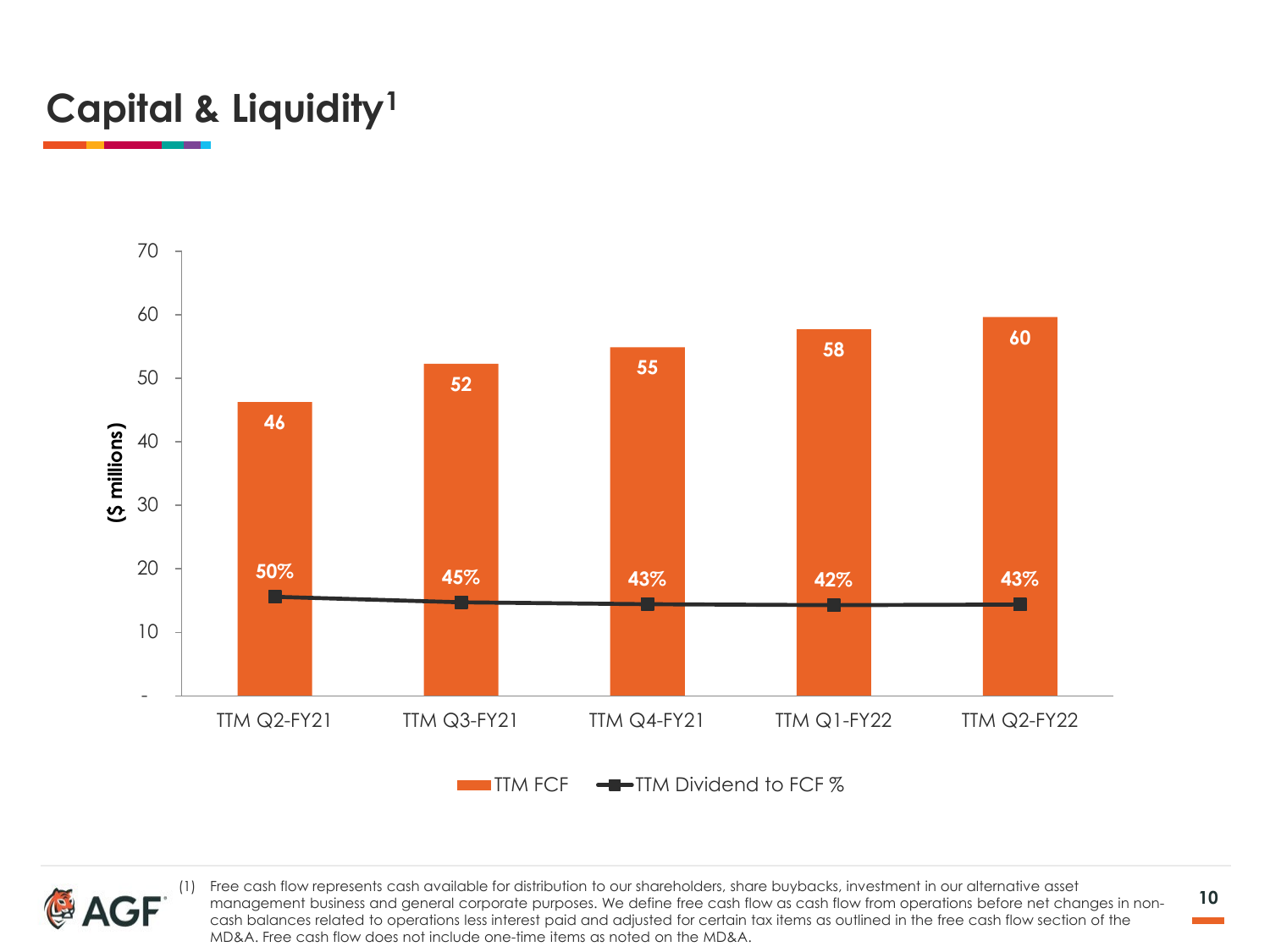### **2022 Focus & Priorities**

Deliver consistent and repeatable **investment performance**

Maintain sales momentum and **generate net inflows**

Build a diversified private alternatives business with **\$5 billion** in assets<sup>1</sup>

**Meet expense guidance**  while continuing to invest in key growth areas

#### Enhance **Corporate Sustainability**